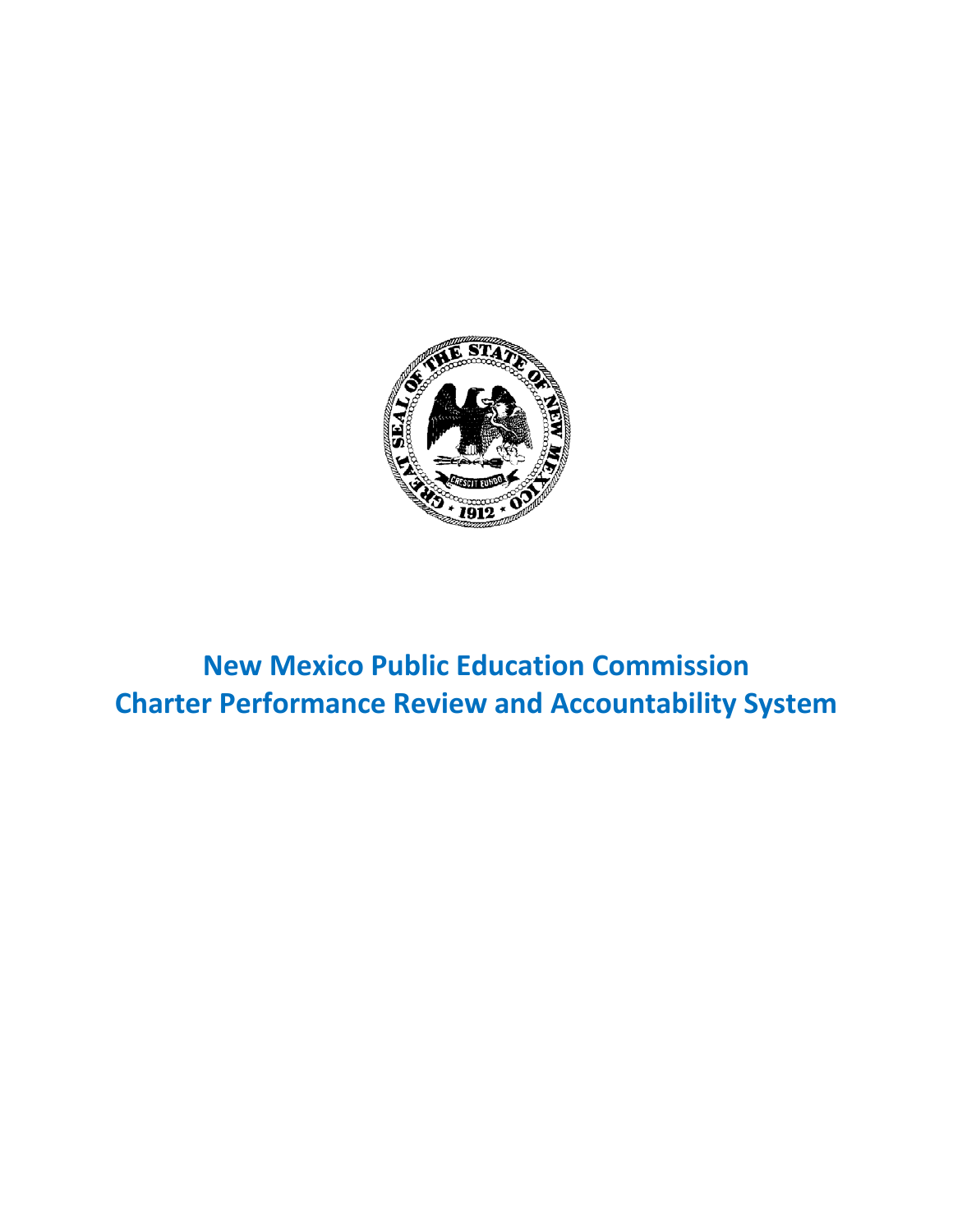# Contents

| $\label{eq:1} \mbox{Introduction} \,\, \ldots \,\, \ldots \,\, \ldots \,\, \ldots \,\, \ldots \,\, \ldots \,\, \ldots \,\, \ldots \,\, \ldots \,\, \ldots \,\, \ldots \,\, \ldots \,\, \ldots \,\, \ldots \,\, \ldots \,\, \ldots \,\, \ldots \,\, \ldots \,\, \ldots \,\, \ldots \,\, \ldots \,\, \ldots \,\, \ldots \,\, \ldots \,\, \ldots \,\, \ldots \,\, \ldots \,\, \ldots \,\, \ldots \,\, \ldots \,\, \ldots \,\, \ldots \,\, \ldots \,\, \ldots \,\,$ |  |
|-----------------------------------------------------------------------------------------------------------------------------------------------------------------------------------------------------------------------------------------------------------------------------------------------------------------------------------------------------------------------------------------------------------------------------------------------------------------|--|
|                                                                                                                                                                                                                                                                                                                                                                                                                                                                 |  |
|                                                                                                                                                                                                                                                                                                                                                                                                                                                                 |  |
|                                                                                                                                                                                                                                                                                                                                                                                                                                                                 |  |
|                                                                                                                                                                                                                                                                                                                                                                                                                                                                 |  |
|                                                                                                                                                                                                                                                                                                                                                                                                                                                                 |  |
|                                                                                                                                                                                                                                                                                                                                                                                                                                                                 |  |
|                                                                                                                                                                                                                                                                                                                                                                                                                                                                 |  |
|                                                                                                                                                                                                                                                                                                                                                                                                                                                                 |  |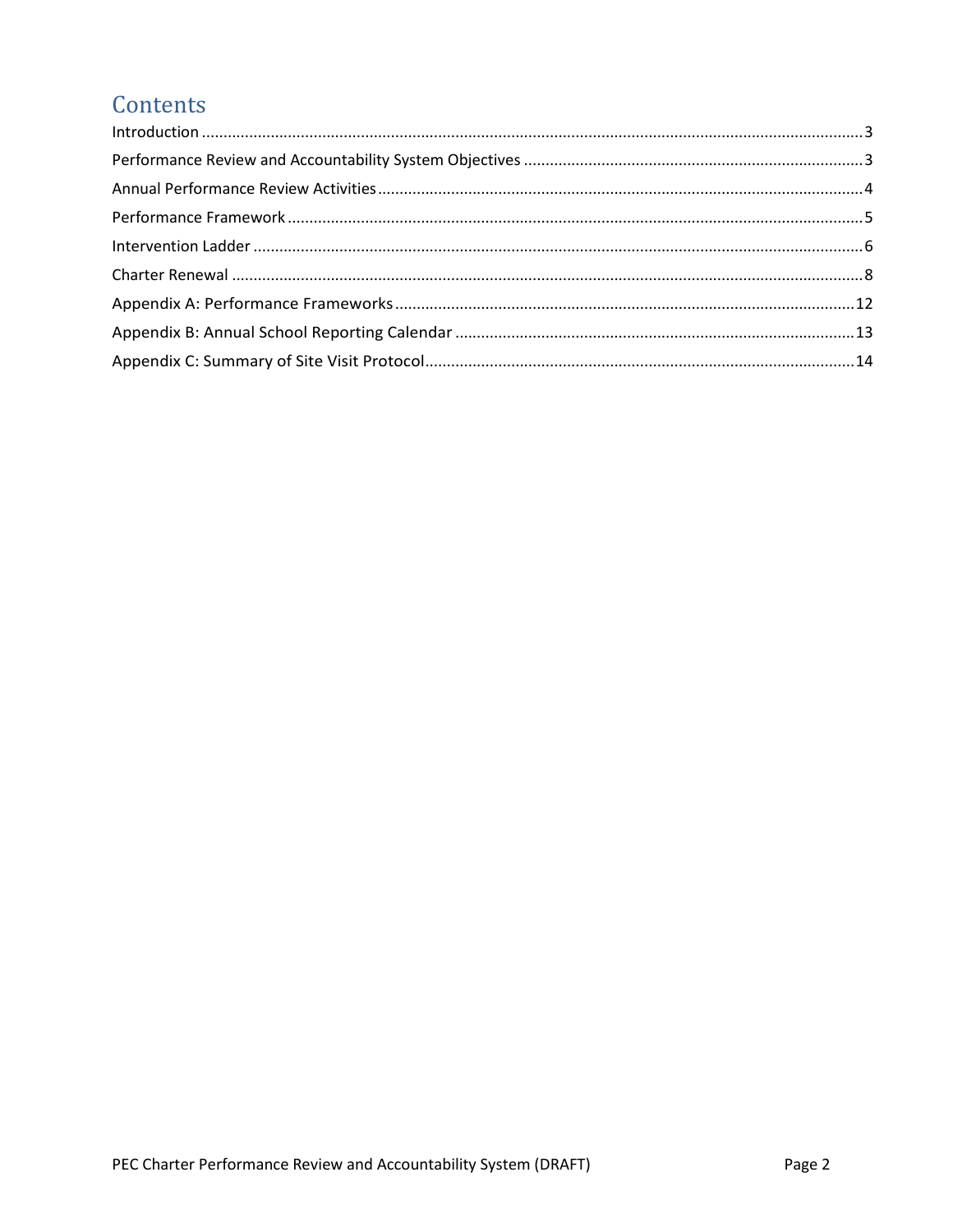## <span id="page-2-0"></span>**Introduction**

Through charter schools, the Public Education Commission ("PEC") as Chartering Authority and the Charter Schools Division ("CSD") in the New Mexico Public Education Department ("PED") seek to provide families with effective, quality educational options.

The PEC is responsible for setting and implementing chartering policies that are consistent with New Mexico charter school law, charter agreements established with schools, and nationally recognized principles and standards for quality charter authorizing. The CSD provides staff support to the PEC and will carry out the data collection and monitoring activities described in the Performance Review and Accountability System.

The New Mexico Charter Schools Act purpose:

The Charter Schools Act … is enacted to enable individual schools to structure their educational curriculum to encourage the use of different and innovative teaching methods that are based on reliable research and effective practices or have been replicated successfully in schools with diverse characteristics; to allow the development of different and innovative forms of measuring student learning and achievement; to address the needs of all students, including those determined to be at risk; to create new professional opportunities for teachers, including the opportunity to be responsible for the learning program at the school site; to improve student achievement; to provide parents and students with an educational alternative to create new, innovative and more flexible ways of educating children within the public school system; to encourage parental and community involvement in the public school system; to develop and use site-based budgeting; and to hold charter schools accountable for meeting the department's educational standards and fiscal requirements. (22-8B-3 NMSA 1978 *et seq*).

## <span id="page-2-1"></span>**Performance Review and Accountability System Objectives**

PEC seeks to establish a Performance Review and Accountability System that strikes the appropriate balance between charter school autonomy and chartering authority intervention. The Performance Review and Accountability System is an adaptive tool subject to continuous review and improvement so that the students in New Mexico public charter schools are effectively served.

The PEC and CSD invite New Mexico's charter schools to be partners in the development and continuous improvement of this Performance Review and Accountability System.

The PEC is committed to providing clear expectations about charter school performance and chartering authority oversight activities. PEC objectives for charter school performance review and accountability include:

- Provide clarity about the process and timeline for collecting performance framework data
- Streamline data collection within PED departments and decrease the burden on NM charter schools
- Consider overall school academic performance across a range of different indicators, including optional, unique, school-identified measures for evaluating mission-specific goals
- Ensure all data and evidence can be reliably and accurately collected and measures can be reliably and accurately evaluated by PEC and CSD staff
- Establish financial metrics that provide clarity about the financial health of charter schools
- Establish clear policies and procedures for how performance frameworks inform PEC actions and decisions, including a range of interventions that PEC will take in response to charter school under performance
- Provide annual performance reports that are publicly available to families and schools

PEC Charter Performance Review and Accountability System (DRAFT) Page 3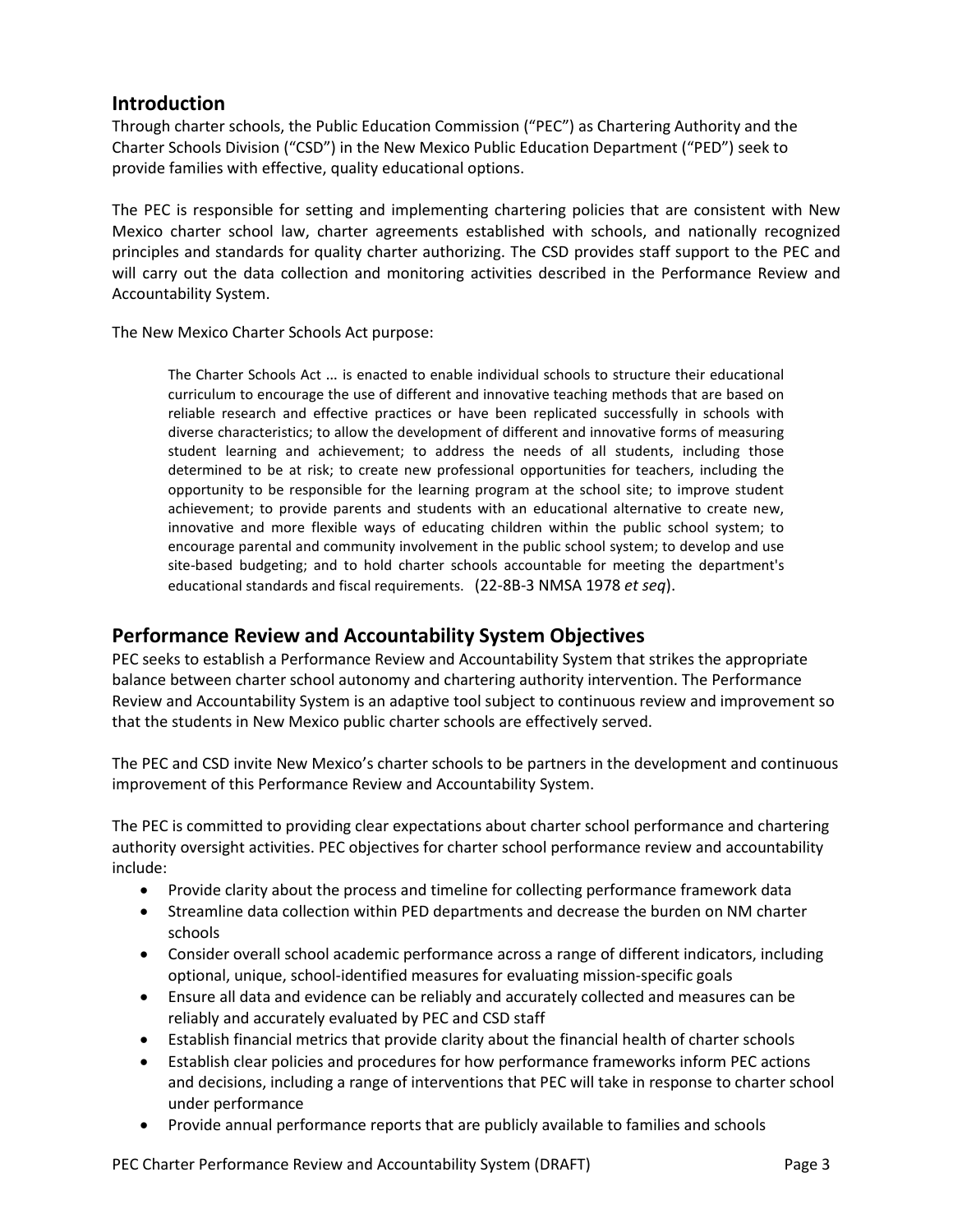## <span id="page-3-0"></span>**Annual Performance Review Activities**

PEC evaluates schools on their ability to achieve academic goals with all students while maintaining financial and organizational health. Annual accountability activities are guided by state and federal compliance requirements as well as clear measures of academic progress that allow for a rigorous, state-aligned, fact-based evaluation of school performance.

#### **Charter School Data Submissions**

- •Throughout the year, charter schools are required to submit academic, financial, and organizational data to PEC, CSD, various PED departments and other govermental entities.
- •Submissions are required for PEC accountability oversight and for compliance with state and federal funding and reporting requirements.
- •See Appendix B for a schedule of reports consistently required by the PEC and PED; other reporting may be required if the school is notified by PED, PEC, or other government entities.

#### **Annual School Visits**

- •CSD staff conduct annual site visits to all schools to collect data for the performance framework evaluation and provide feedback as technical assistance. Site visits may be differentiated based on school performance, including academic, financial, and organizational performance.
- •New school visits are conducted within the first 40 days after new school opening to collect data for the performance framework evaluation and to provide early feedback and intervention as technical assistance, if necessary.
- •Renewal visits are conducted during the charter school renewal year and provide additional insights to inform PEC charter school renewal decisions, especially for schools not meeting performance expectations.
- •Visits can include a combination of any of the following: file audits, classroom observations, a facility review, and staff, board, and student and family interviews.
- •See Appendix C for a summary of the School Visit Protocols.

#### **Annual Performance Review**

- •CSD evaluates all schools against the PEC Performance Framework annually, which is comprised of academic, financial, and organizational performance metrics.
- •CSD shares initial performance framework feedback and evaluations with charter school boards and administrative leaders for review and feedback.
- •CSD and PEC issues any Notices of Concern or Breach related to annual performance reviews.
- •PEC approves and publishes Annual Performance Reports for schools
- •See Appendix A for the current PEC Charter School Performance Framework.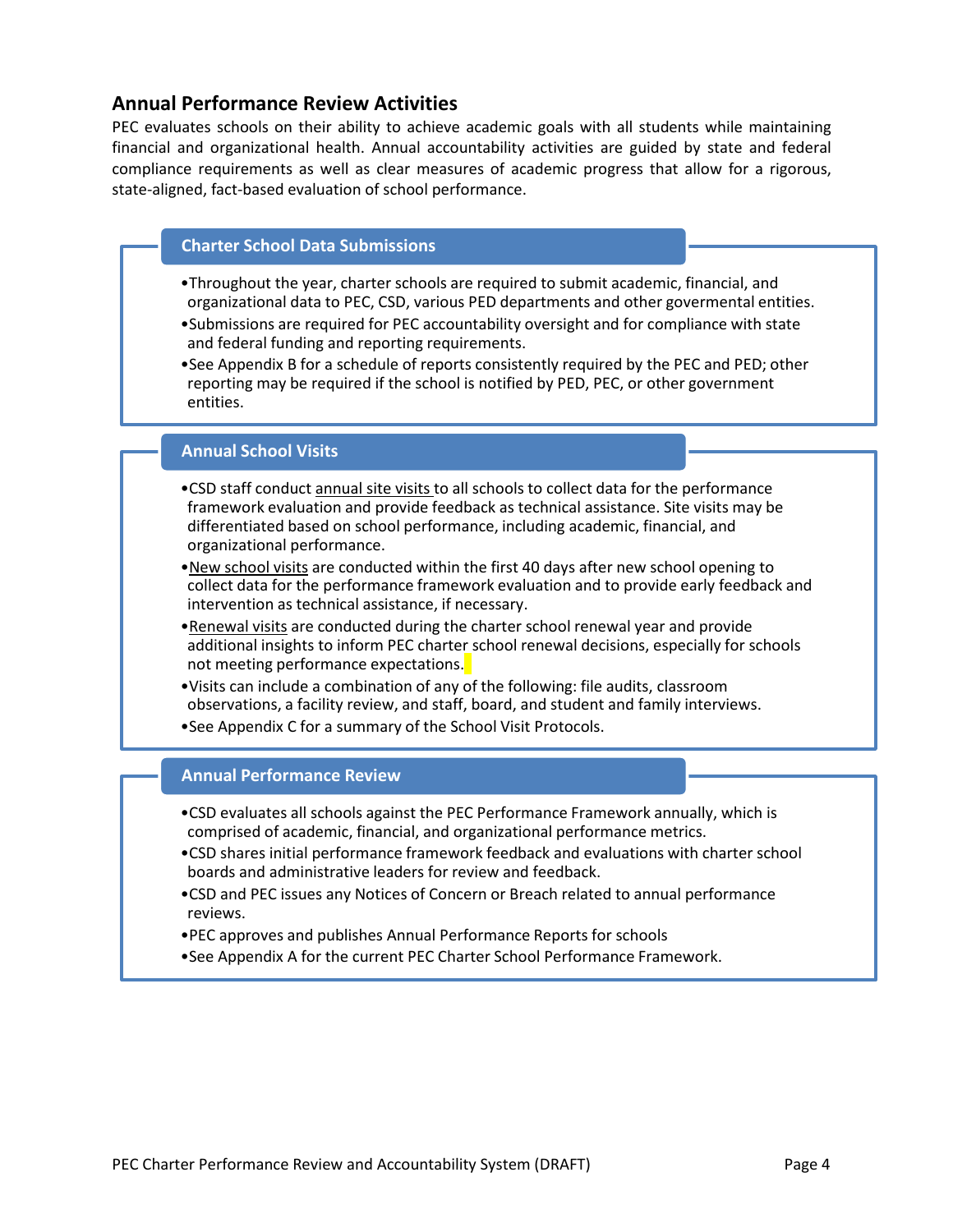## <span id="page-4-0"></span>**Performance Framework**

The PEC Charter School Performance Framework sets the academic, fiscal, and organizational standards by which PEC-authorized public charter schools will be evaluated, informing the PEC and charter school about the school's performance and sustainability. See Appendix A for the current PEC Charter School Performance Framework.

**Academic Framework:** The academic framework includes measures that allow the PEC to evaluate the school's academic performance and assess whether the academic program is a success and whether the charter school is implementing its academic program effectively. The framework includes measures to evaluate student proficiency, student academic growth, achievement gaps in both proficiency and growth between student subgroups, and for high schools, post-secondary readiness and graduation rate. The framework also includes schoolspecific goals agreed to by individual charter schools and the PEC. Based on performance across the academic indicators and measures, schools receive an overall academic tier rating that is used by the PEC in annual monitoring and renewal decisions. The academic framework has four rating tiers. Schools in Tier 1 are exceeding PEC performance expectations and are on par with the highest-performing schools in the state. Schools in Tier 4 are consistently failing to meet academic performance expectations.

**Organizational Framework**: The Organizational Framework primarily lists the responsibilities and duties that charter schools are required to meet through state and federal laws. The organizational framework is the primary focus of the annual school visit process. It was developed pursuant to the New Mexico Charter Schools Act and includes indicators, criteria statements, and metrics related to schools' educational program, financial management, governing body performance, school environment, and employee and student policies, including compliance with all applicable laws, rules and terms of the charter contract.

For each indicator a school receives one of three ratings: "Meets Standard," "Working to Meet Standard" and "Does Not Meet Standard". Indicator ratings are assigned based on evidence that the school is meeting the criteria statement(s). Schools receive an overall organizational performance rating of either "Meets Standard" or "Does Not Meet Standard" based on cumulative performance on the organizational indicators.

**Financial Framework:** The financial framework is currently being revised to include more effective measures of financial health. When a new financial framework is developed, school reported financial data will be evaluated on a quarterly basis and the Performance Framework will be populated with the most recent data. A final performance framework will be populated after final audited end-of-year cash amounts are available.

The current financial framework requires schools to annually, in August, submit a completed and signed self-reported questionnaire. The questionnaire includes a series of questions about organizational performance as it relates to financial management practices. Several of the questions in the current financial framework are included in the revised organizational framework as indicators.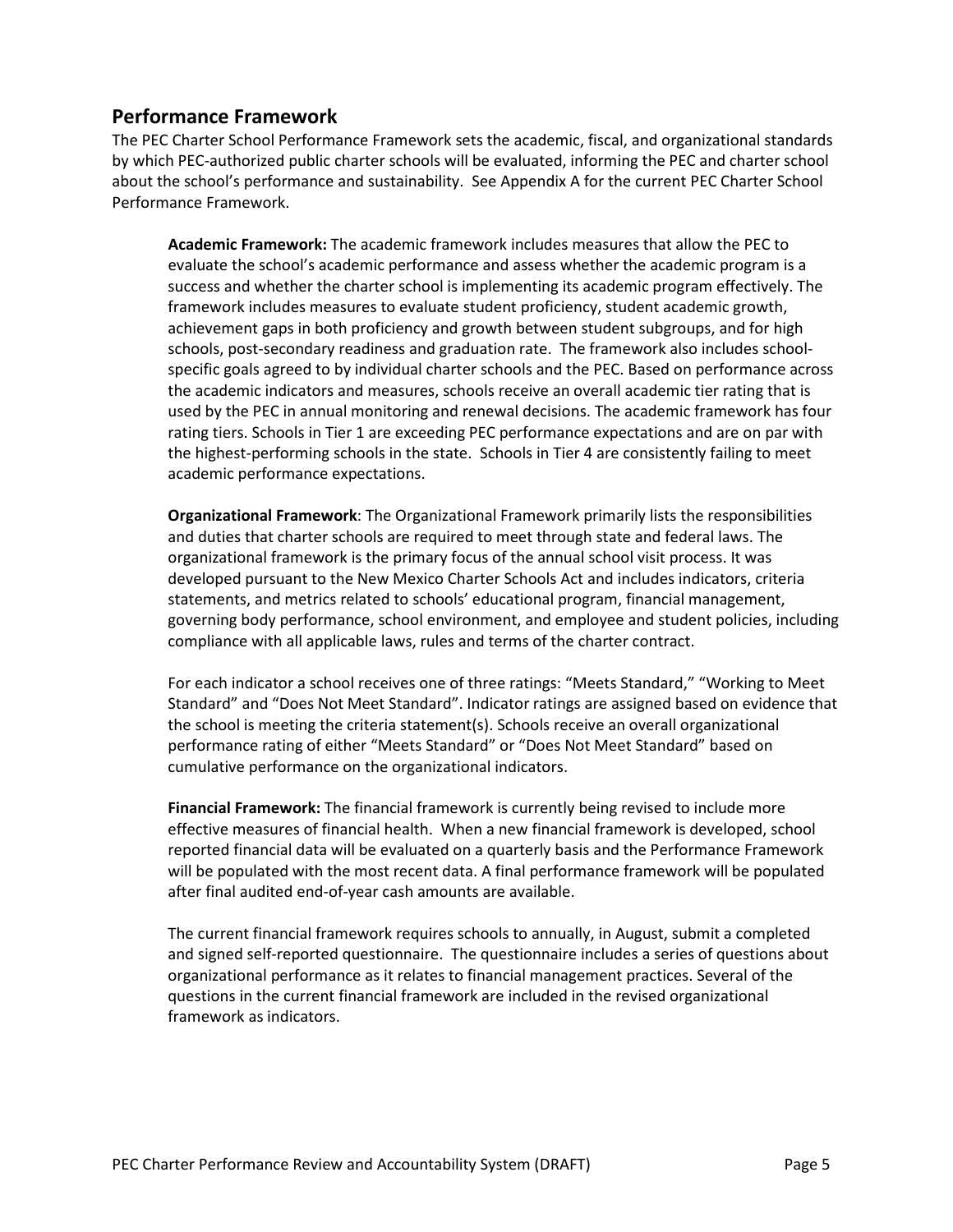### <span id="page-5-0"></span>**Intervention Ladder**

PEC is responsible for holding charter schools accountable for the performance and legal compliance of charter schools under their authority. To meet this obligation, PEC has adopted an intervention ladder to communicate concerns about academic performance, fiscal soundness or legal, contractual, or policy requirements.

In the absence of evidence to the contrary, all schools are considered to be in *Good Standing*. Schools in good standing are expected to participate in routine annual accountability activities and maintain open communication with CSD and PEC.



Notice of Breach:

#### **Notice of Concern**

Schools may receive a **Notice of Concern** ifthe PEC or CSD receives a verified complaint of significant concern, or if the annual performance review or site visit identifies significant questions or concerns about academic, financial, or organizational performance; such as a Tier 4 rating on the academic framework or a finding of "not meeting expectations" on a organizational indicator. CSD will communicate with school leaders, parents, and any other necessary stakeholders to verify complaints. CSD may provide schools with up to 30 business days to correct a performance deficiency prior to requesting that the PEC issue a formal Notice of Concern to the school leader and governance board. The Notice of Concern may contain specific actions and due dates required to remedy the concern. Upon remedying the concern, the school returns to **Good Standing**. If the concern is not remedied in the time allotted, the school progresses to the next level of the intervention ladder.

#### **Notice of Breach**

A school can receive a **Notice of Breach** if it fails to correct a Notice of Concern or for certain violations of law that are serious enough to justify a heightened response. Once a Notice of Breach is issued, schools are required to submit to the CSD a Corrective Action Plan (for financial or organizational performance concerns) or an Improvement Plan (for academic performance concerns,) that details the actions and timeline that the schools will implement to correct the performance concern. CSD will monitor the school's implementation of Corrective Action and Improvement Plans, and regularly update PEC on progress. Once the school has met the Notice of Breach requirements, they return to *Good Standing*. Repeated Notices of Concern or Breach may lead to increased oversight, including additional annual site visits or regular phone calls to discuss key performance indicators.

#### **Revocation Review**

Failure to meet the requirements specified in the Notice of Breach, or certain violations of law that are serious enough to justify a heightened response, will result in a charter school **Revocation Review**. The review may include additional visits to the school or an in-depth audit to assess the school's educational program, and/or financial and organizational health. Schools may also be subject to the Revocation Review if they receive repeated Notices of Breach in the same school year. Findings from the revocation review will determine whether a school enters into revocation proceedings or is granted a revised Notice of Breach.

Revocation Review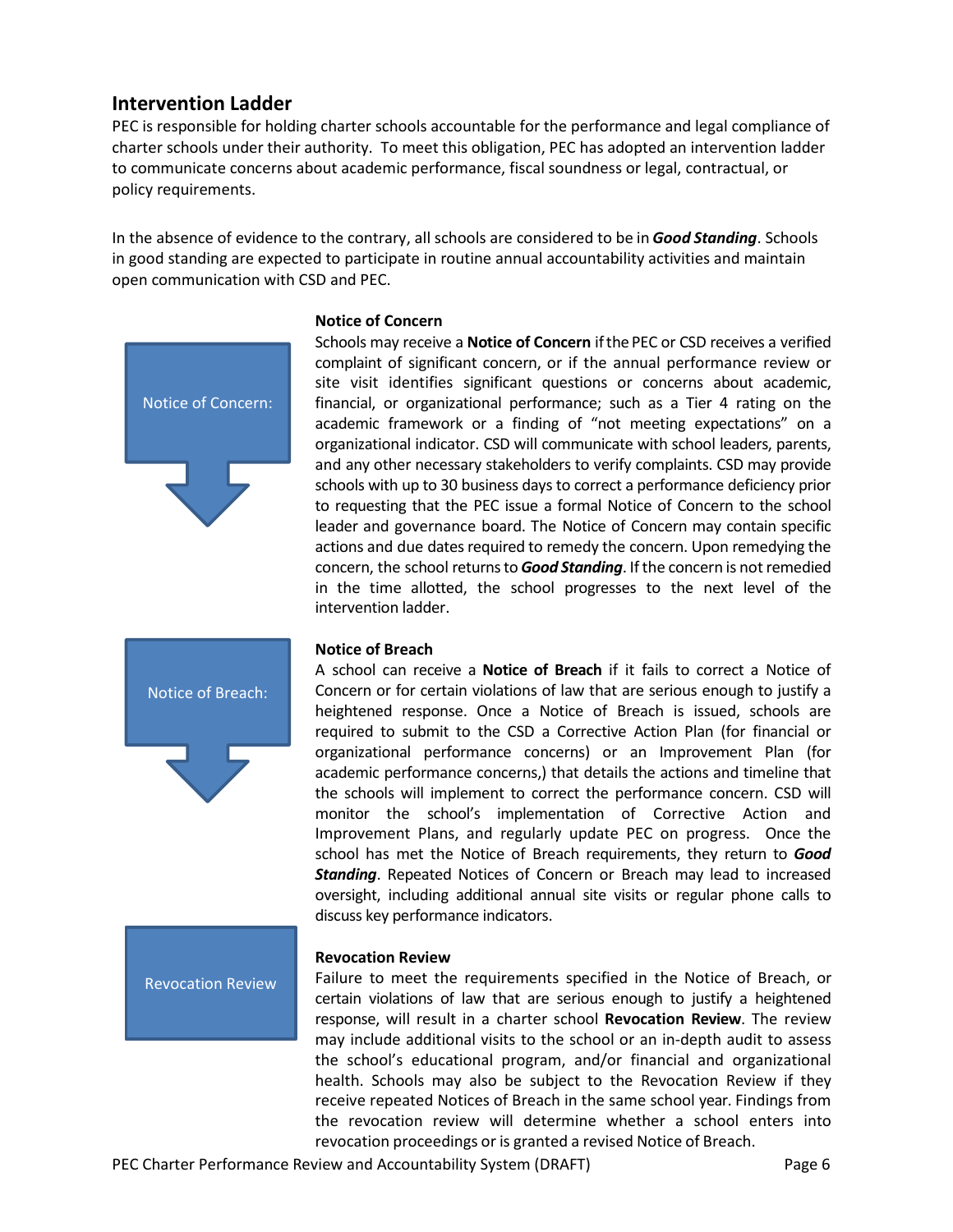| <b>Intervention</b><br><b>Status</b> | <b>Triggers/Evidence</b>                                                                                                                                                                                                                                                                                                                                                                                                                                                                      | <b>Actions/Consequences</b>                                                                                                                                                                                                                                                                                                                                                                                                                                                                                |
|--------------------------------------|-----------------------------------------------------------------------------------------------------------------------------------------------------------------------------------------------------------------------------------------------------------------------------------------------------------------------------------------------------------------------------------------------------------------------------------------------------------------------------------------------|------------------------------------------------------------------------------------------------------------------------------------------------------------------------------------------------------------------------------------------------------------------------------------------------------------------------------------------------------------------------------------------------------------------------------------------------------------------------------------------------------------|
| <b>Notice of</b><br>Concern          | Failure to meet performance standards<br>represented in the performance<br>framework.<br>Receipt of verified complaint of<br>$\bullet$<br>significant concern.<br>Evidence of not meeting performance<br>$\bullet$<br>expectations through routine<br>monitoring or school visit.<br>Failure to comply with terms of the<br>$\bullet$<br>charter                                                                                                                                              | Letter to school leader and governing<br>board detailing areas of concern and<br>specific actions and timeline for<br>correcting the performance gap                                                                                                                                                                                                                                                                                                                                                       |
| <b>Notice of</b><br><b>Breach</b>    | Failure to meet objectives identified in a<br>$\bullet$<br>Notice of Concern.<br>Evidence of material or significant failure<br>$\bullet$<br>to comply with applicable laws.<br>Actions or operational deficiencies that<br>$\bullet$<br>may endanger the well-being of<br>students and/or staff, or negatively<br>impact the viability of the school.                                                                                                                                        | Letter to school leader and governing<br>board giving notification of breach and<br>outlining additional terms of oversight<br>and monitoring;<br>School completes a Corrective Action or<br>Improvement Plan with specific<br>improvements, objectives, timelines,<br>measures.<br>CSD monitoring of Corrective Action or<br>Improvement Plan.                                                                                                                                                            |
| Revocation<br><b>Review</b>          | Failure to successfully address the terms<br>$\bullet$<br>of the Corrective Action or Improvement<br>Plan<br>Flagrant disregard of the charter<br>agreement<br>Illegal behavior, fraud, misappropriation<br>$\bullet$<br>of funds<br>Extended pattern of failure to meet<br>$\bullet$<br>performance expectations set forth in<br>the charter agreement.<br>Repeated failure to comply with<br>$\bullet$<br>applicable law<br>Repeated failure to meet the terms of<br>the charter agreement. | Schools may be required to complete a<br>new Corrective Action or Improvement<br>Plan.<br>CSD may conduct additional site visits to<br>the school and/or conduct an in-depth<br>audit to assess the school's educational<br>program, and/or financial and<br>organizational health<br>CSD review and preparation of<br>recommendation to revoke, or not to<br>revoke, the charter<br>PEC reviews recommendations and<br>$\bullet$<br>makes decision to commence or not<br>commence revocation proceedings. |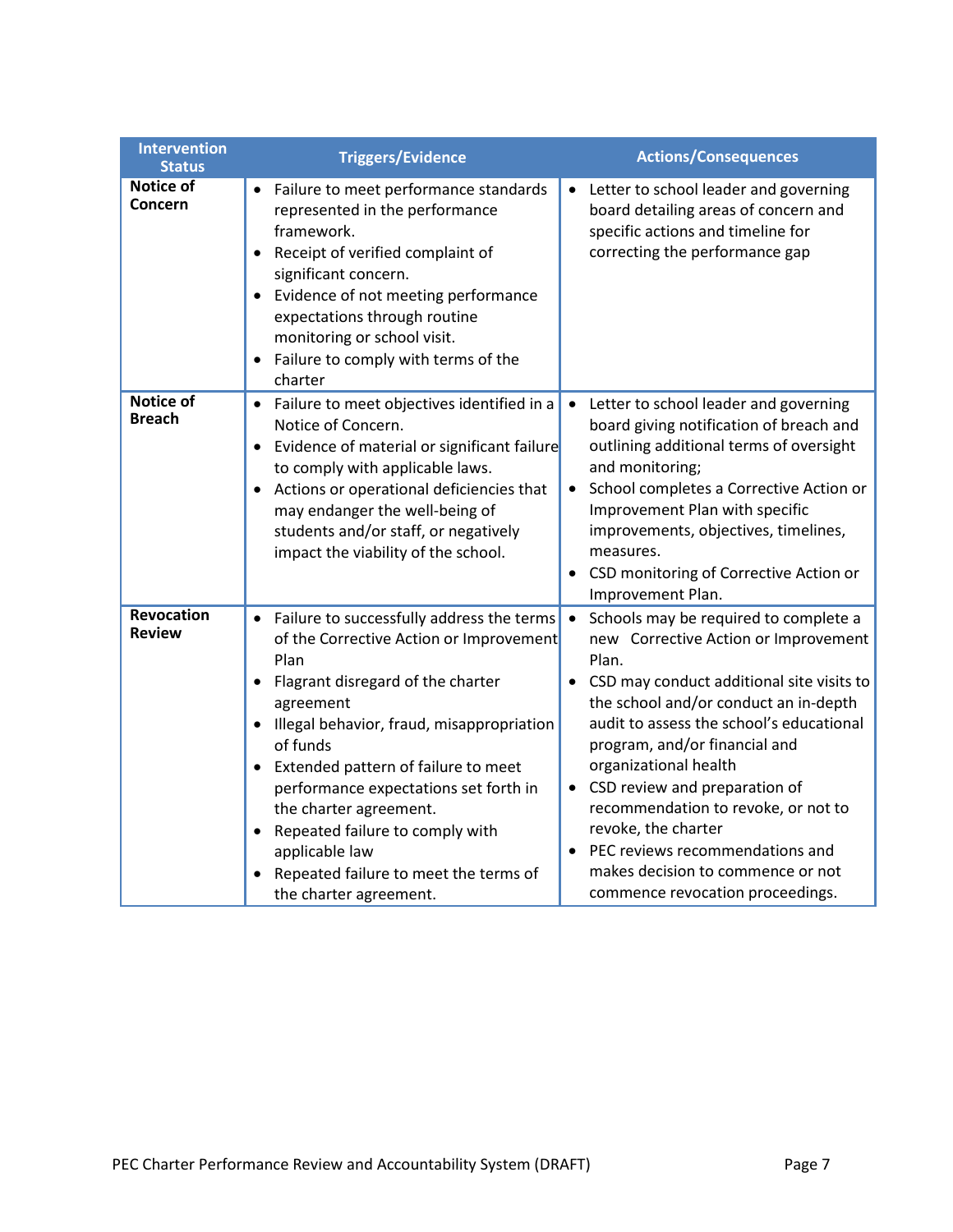## <span id="page-7-0"></span>**Charter Renewal**

PEC will consider the schools' annual school performance, school visit reports, parental complaints, information contained in the school's renewal application, and other relevant information in their decisions. Renewal activities typically begin 10 months before the end of the school's contract termination date.

Expedited renewal applications will be reviewed for schools that Meet or Exceed PEC performance expectations for all academic, organizational, and financial indicators in the Performance Framework. Expedited renewal can include a limited site visit, and limited submission requirements.

#### **Renewal Decision Criteria**

PEC decisions on charter school renewal will be based on an analysis of the following questions:

- 1. Is the school an academic success or making progress toward academic success? (Academic Framework)
- 2. Is the school an effective, viable organization? (Organizational Framework)
- 3. Is the school fiscally sound? (Financial Framework)

CSD will develop renewal recommendations based on the cumulative performance of the charter school over the previous four years (renewal term). CSD and PEC will consider the following sources of evidence for renewal decisions, including any additional factors highlighted in the charter school renewal application.

#### **Renewal Evidence Sources**

- Annual performance reports, which constitute a report on the status in relation to meeting the academic performance, financial compliance and governance responsibilities of the charter school, including achieving the goals, objectives, student performance outcomes, state standards of excellence and other terms of the charter contract, including the accountability requirements set forth in the Assessment and Accountability Act;
- School developed reports, for schools not meeting the above standards, on the progress toward meeting the established standards;
- Evidence gathered that confirms or does not confirm the school developed reports identified above;
- A financial statement that discloses the costs of administration, instruction and other spending categories for the charter school that is understandable to the general public, that allows comparison of costs to other schools or comparable organizations and that is in a format required by the department;
- Petitions of support; and
- Facility assurances.

#### **Renewal Outcomes**

CSD will recommend one of four renewal outcomes (categories) for PEC to review and approve. Although CSD renewal recommendations and PEC approval decisions will be guided by the performance profiles described below, the PEC has ultimate authority to make whatever renewal decisions are consistent with New Mexico charter school law.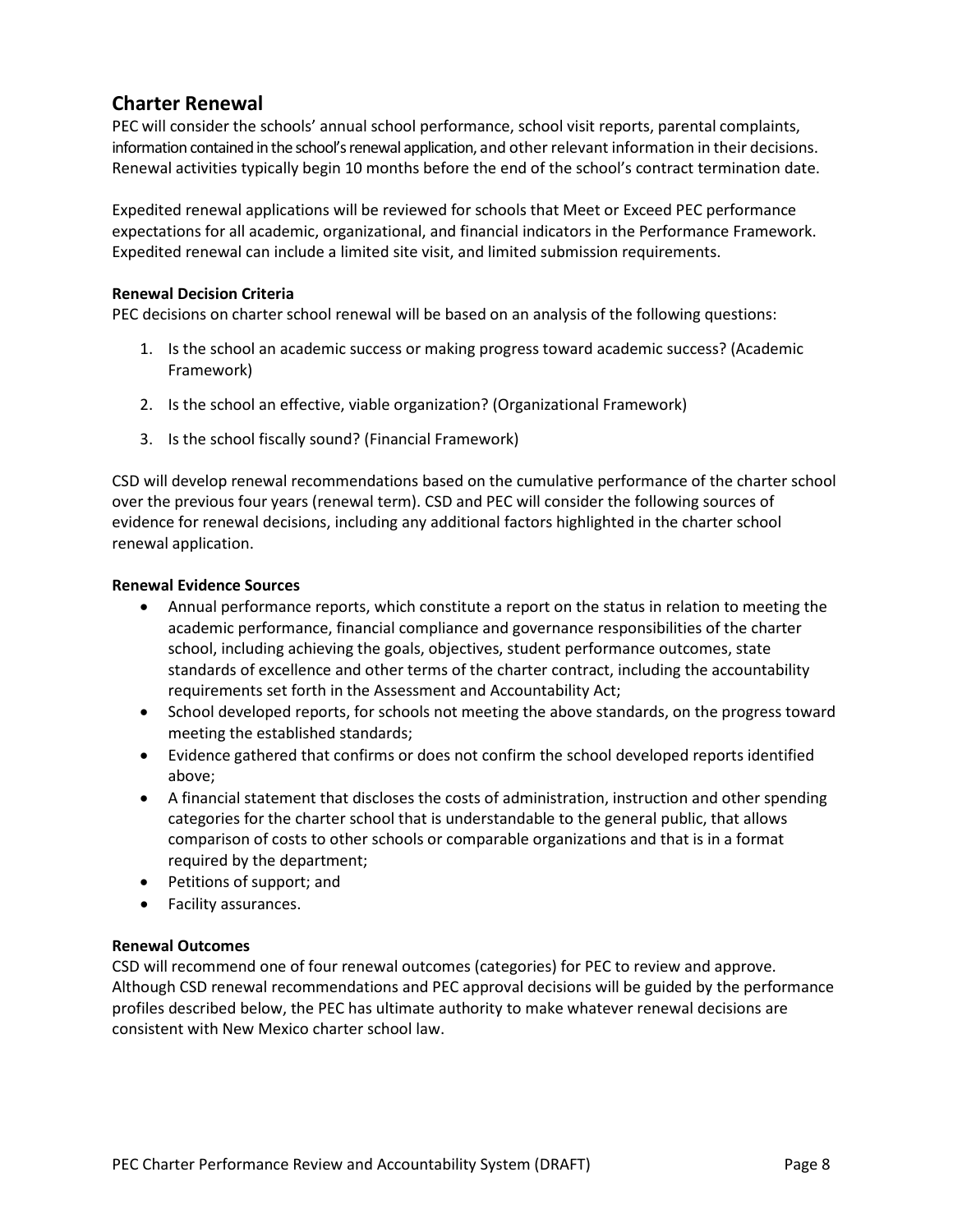| <b>Renewal Decision</b>  | <b>Renewal Performance Profile*</b>        | <b>Renewal Terms</b>                  |
|--------------------------|--------------------------------------------|---------------------------------------|
| <b>Expedited Renewal</b> | Academic = Tier 1 or 2 rating for          | Five-year term with no additional     |
|                          | previous four years of the charter         | conditions outside normal charter     |
|                          | contract                                   | contract; streamlined renewal         |
|                          | AND                                        | application and review process        |
|                          | Organizational / Financial = Meet          |                                       |
|                          | Expectations for previous four years of    |                                       |
|                          | the charter contract                       |                                       |
| <b>Full Renewal</b>      | Academic = Tier 1 or 2 rating for at least | Five-year term with no additional     |
|                          | three of past four years; or               | conditions outside normal charter     |
|                          | demonstrate consistently improving         | contract                              |
|                          | Tier rating over the last 3 years; and no  |                                       |
|                          | Tier 4 ratings or overall "F" grade from   |                                       |
|                          | NM PED within the past three years;        |                                       |
|                          | AND                                        |                                       |
|                          | Organizational / Financial = Meet          |                                       |
|                          | Expectations for the last two years; or    |                                       |
|                          | at least three of past four years          |                                       |
| <b>Renewal with</b>      | Academic = receive Tier 4 performance      | Three- to five-year renewal term with |
| conditions               | rating for two or more years (during       | defined goals for school improvement  |
|                          | four-year performance review); or          | on academic, organizational, and/or   |
|                          | receive Tier 3 or 4 rating for three of    | financial frameworks                  |
|                          | the past four years; or have 2 or more     |                                       |
|                          | Tier 3 or 4 ratings and demonstrate        |                                       |
|                          | consistently declining Tier rating over    |                                       |
|                          | the last 3 years.                          |                                       |
|                          | OR                                         |                                       |
|                          | Organizational / Financial = receive "did  |                                       |
|                          | not meet" expectations for two or more     |                                       |
|                          | years, including one of the last two       |                                       |
|                          | years                                      |                                       |
| Non-Renewal              | Academic = receive Tier 4 performance      | Recommendation for non-renewal        |
|                          | for past two years, or receive Tier 4      |                                       |
|                          | rating for three or more years (during     |                                       |
|                          | four-year performance review);             |                                       |
|                          | including the most recent year             |                                       |
|                          | $OR$                                       |                                       |
|                          | Organizational / Financial = receive "did  |                                       |
|                          | not meet expectations" for three or        |                                       |
|                          | more years (during four-year               |                                       |
|                          | performance review); including the         |                                       |
|                          | most recent years                          |                                       |

\*PEC renewal decisions will be guided by the performance profiles, but PEC has ultimate authority to make whatever renewal decisions are consistent with New Mexico charter school law.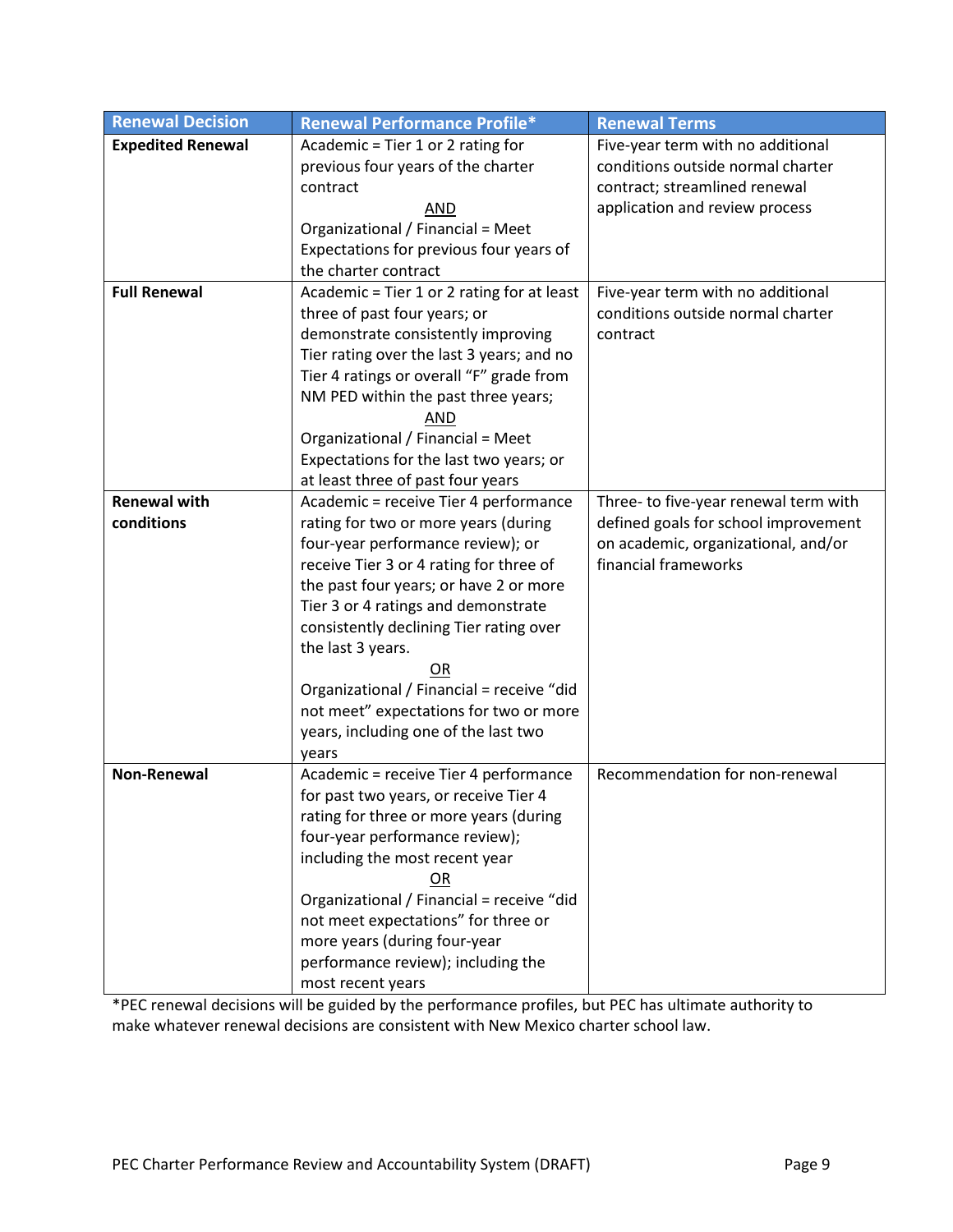#### **Renewal Process Steps**

| <b>Renewal Process Steps</b>                                               | <b>Timing</b><br>(Final Year of Charter Contract) |
|----------------------------------------------------------------------------|---------------------------------------------------|
| Initial Renewal Findings based on Summary of<br>Annual Performance Reports | Summer                                            |
| Renewal Application by the School                                          | October 3                                         |
| <b>Renewal Site Visit</b>                                                  | Fall                                              |
| Additional Requests for Information                                        | As needed                                         |
| Draft CSD Renewal Recommendation                                           | <b>Early December</b>                             |
| <b>PEC Renewal Vote</b>                                                    | Mid-December                                      |
| New Contract Negotiation                                                   | Spring                                            |

#### Initial Renewal Findings

The first stage of renewal process is the preparation by the PEC of school-specific Initial Renewal Findings. The Initial Renewal Findings are based on the record of the charter school's academic, financial and organizational performance as reported in their *Annual Performance Reports* and in alignment with any prior renewal or approval conditions. Initial Renewal Findings will be provided to the school in the late summer of the final year of the school's charter term. The Findings are considered preliminary and are based on evidence collected over the contract term and publicly available information. The findings may be revised or supplemented during the renewal review process. Schools eligible for expedited renewal will be identified during this initial review.

#### Renewal Application by the School

The Renewal Application provides schools the opportunity to provide an overview of school progress, if performance expectations have not been met during the contract term. It is the goal of the Commission to make the preparation of the Renewal Application non-burdensome on the school to the extent possible. Schools eligible for expedited renewal will not be required to submit some sections of the renewal application. Annually, the Public Education Commission reviews, and as necessary, revises the renewal application. The current renewal application is available HERE/LINK on the PEC website.

#### Renewal Site Visit

CSD staff will conduct at least one Renewal Site Visit during the renewal process. The purpose of the Renewal Site Visit is to test, verify and/or supplement the Initial Renewal Findings and the Renewal Application. The information obtained through the Renewal Visit will be considered with all other evidence at the time of the renewal decision by the PEC. Appendix C provides more detailed information regarding site visits. Schools eligible for expedited renewal will receive a shorter visit that focuses on gathering community feedback and verifying any outstanding performance corrections.

#### Additional Requests for Information

At any time during the renewal process, the CSD or PEC may request additional information from the school in an effort to fully inform the renewal decision.

#### Draft CSD Renewal Recommendation

PEC Charter Performance Review and Accountability System (DRAFT) Page 10 CSD staff will prepare Draft Recommendations regarding Renewal once all renewal review activities are completed. CSD will provide the Draft Recommendation to the school before the matter is put to a vote by the PEC so that the school has a final opportunity to correct any errors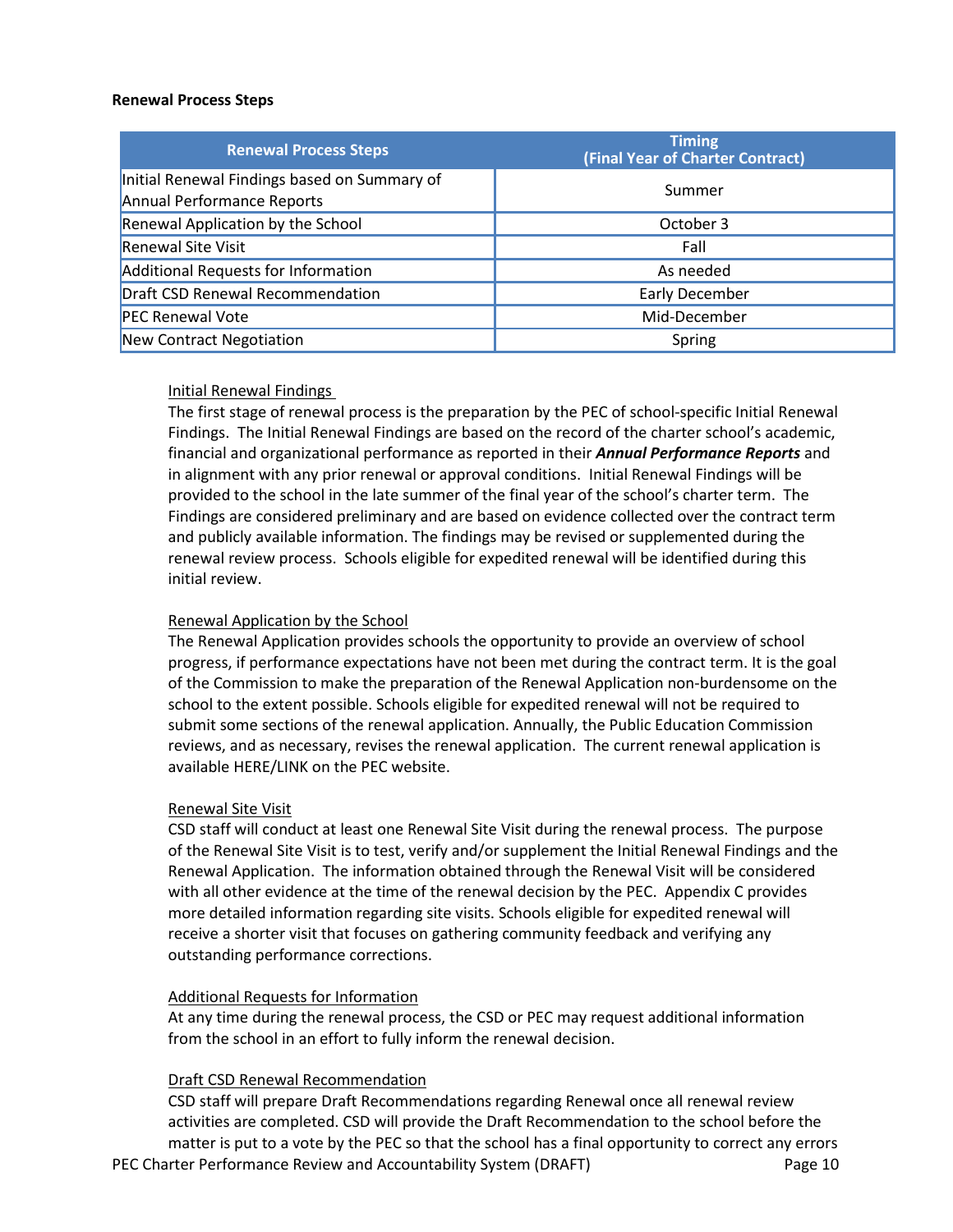of fact or otherwise comment on the Draft Recommendation.

#### PEC Renewal Vote

The PEC reviews and votes on each Renewal Recommendation at its regular public Meetings. After each decision, the PEC issues a written statement to the school and the public detailing the decision regarding renewal. The public may offer comments to the PEC during the public participation section of PEC meetings regarding the renewal matter.

#### New Contract Negotiation

When renewal is granted by the PEC, the PEC and the school then negotiate a contract for the new term. The contract negotiation will include the school mission, any material terms that limit charter activities (e.g., enrollment cap, grade levels) or material terms that establish explicit program requirements (e.g., STEAM, PBL, vocational education). The contract negotiation may also include mission specific goals, which may not to be duplicative of required state assessments, but must measure achievement of the school's specific mission.

#### **Expedited Renewal**

Schools that have received a Tier 1 or 2 academic rating and "met expectations" on organizational and financial frameworks for the previous four years are eligible for an *expedited renewal process*. The expedited process will include all of the renewal activities described above, but will include a modified renewal application and a condensed renewal site visit.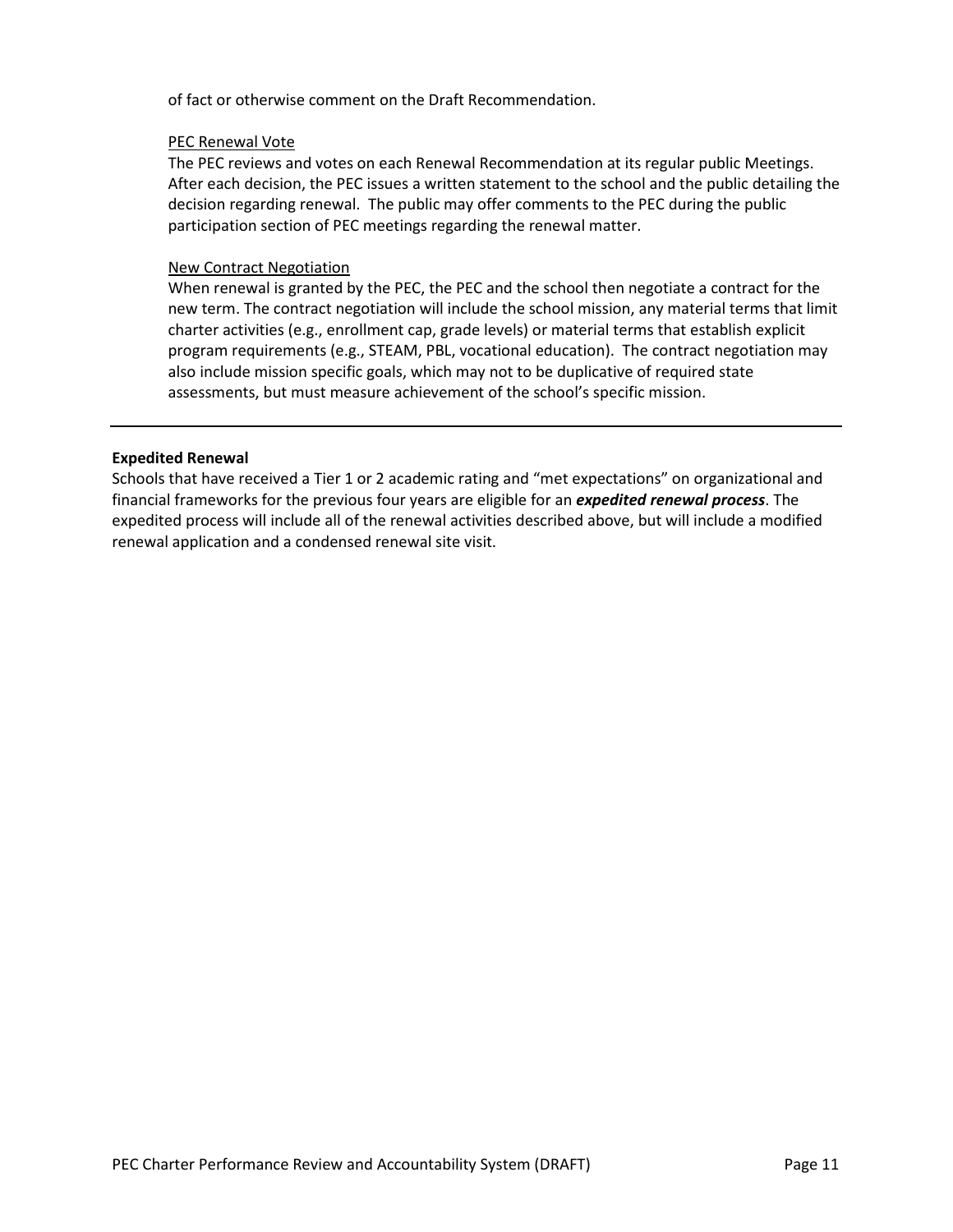<span id="page-11-0"></span>**Appendix A: Performance Frameworks (PLACEHOLDER)**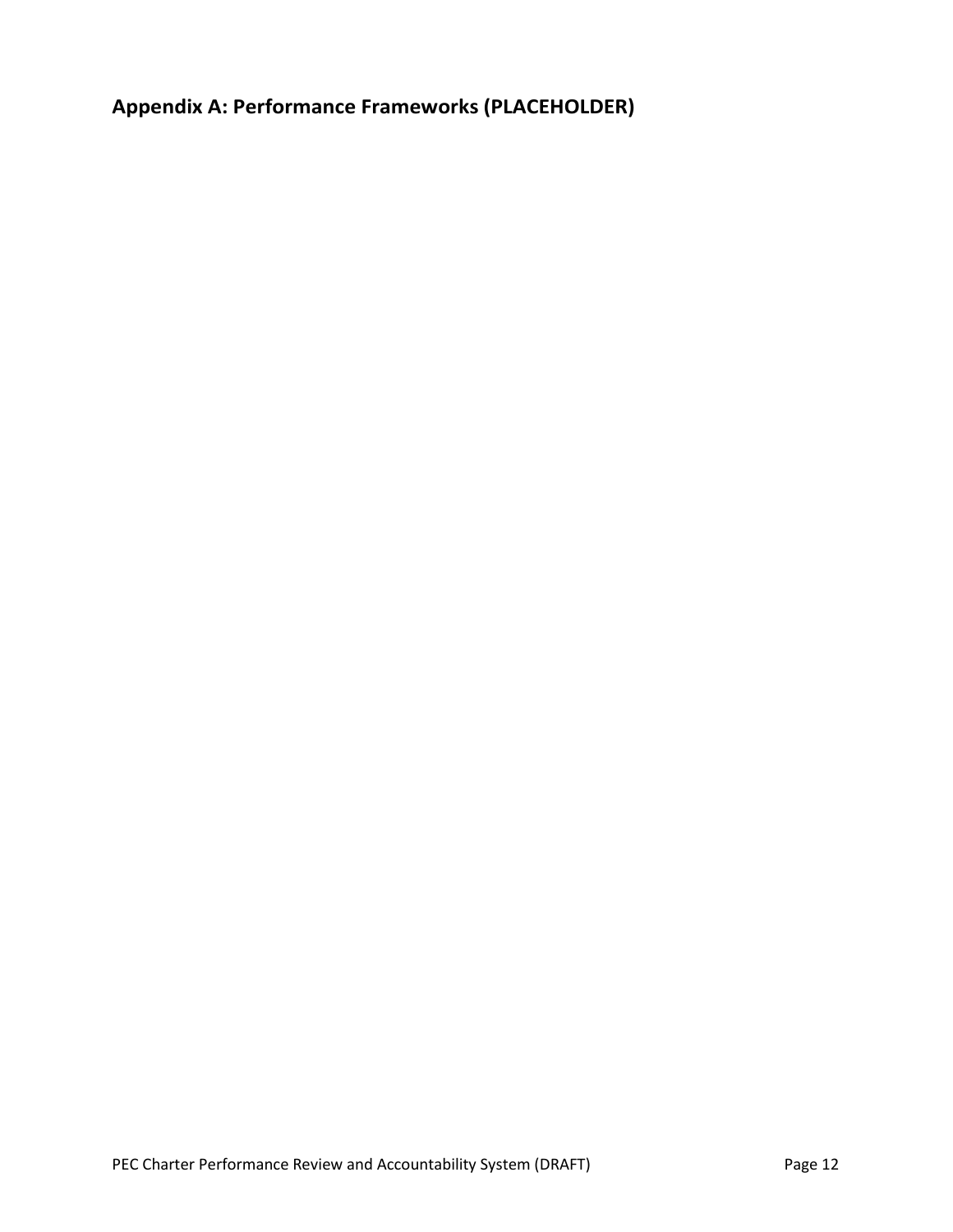<span id="page-12-0"></span>**Appendix B: Annual School Reporting Calendar (PLACEHOLDER)**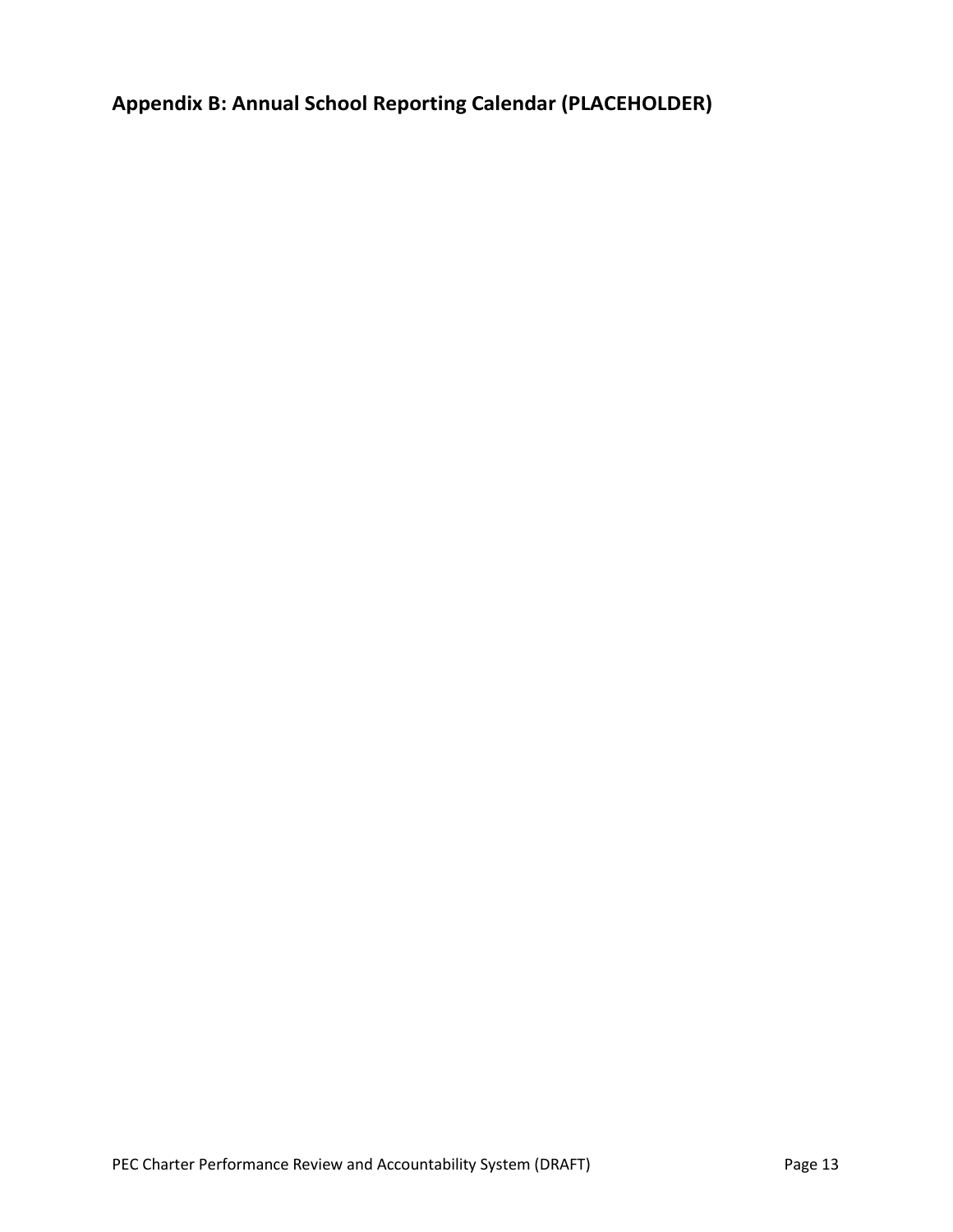## <span id="page-13-0"></span>**Appendix C: Summary of Site Visit Protocol**

The purpose of the school visit is to evaluate whether schools are in compliance with their contractual requirements and to provide technical assistance including evaluative feedback, legal references and citations, and guidance manuals and resources. The goal of this visit is to evaluate compliance in key areas and observe the program of instruction in action, as described in the charter contract and Performance Framework. There are three types of school visits conducted by CSD staff:

- **1.** New school visits Within the first four months of opening, CSD staff visit all new schools.
- 2. Annual visits All schools are visited annual, generally between November and May. Annual site visits may be differentiated based on school performance, including academic, financial, and organizational performance.
- **3.** Renewal visits In the fall of the renewal year, CSD staff visit schools as part of renewal activities.

Two to four CSD staff member will participate in site visits. Site visits generally do not last longer than a day, but the time required depends on school performance and availability of necessary data, records, and staff time. Schools will be notified in advance as to the timing of site visits. All three types of school visits may include the following components, depending on prior year school performance:

| <b>Component</b>                          | <b>Objective</b>                                                                                                                                                                                                                                                                                                                                                | <b>How Often?</b>                                                                                                                                                                                                                                                                                           |
|-------------------------------------------|-----------------------------------------------------------------------------------------------------------------------------------------------------------------------------------------------------------------------------------------------------------------------------------------------------------------------------------------------------------------|-------------------------------------------------------------------------------------------------------------------------------------------------------------------------------------------------------------------------------------------------------------------------------------------------------------|
| <b>School Leader</b><br>Interview         | • Review the school leader's operation of the<br>school<br>• Includes review and discussion of: school<br>policies, processes, and implementation of<br>material terms and required programming                                                                                                                                                                 | <b>New School Visits</b><br>$\bullet$<br><b>Annual Visits</b><br><b>Renewal Visits</b><br>$\bullet$                                                                                                                                                                                                         |
| <b>Classroom Visits</b>                   | • Confirm implementation of material terms<br>and improvement plans (as required)<br>• Review implementation of special education<br>services, RTI, and EL supports                                                                                                                                                                                             | <b>New School Visits</b><br>$\bullet$<br>As needed during Annual Visits,<br>based on prior non-compliance,<br>complaints, or change in<br>leadership<br><b>Renewal Visits for schools</b><br>$\bullet$<br>whose performance profile falls<br>within non-renewal or<br>conditional renewal<br>recommendation |
| <b>Facility Review</b><br>and file review | • Evaluate the health and safety of the school<br>facility<br>• Confirm compliance with school safety plan,<br>and emergency drill requirements                                                                                                                                                                                                                 | <b>New School Visits</b><br>$\bullet$<br><b>Annual Visits</b><br>$\bullet$<br><b>Renewal Visits</b><br>$\bullet$                                                                                                                                                                                            |
| Review of Staff<br><b>Files</b>           | • Confirm compliance with staff credentialing<br>and hiring requirements<br>• Includes review and discussion of: files and<br>documentation related to licensure, salary,<br>background checks, parental<br>communication, mentorship,<br>documentation of teachers completing<br>"Recognizing and Reporting Child Abuse"<br>course and other required training | <b>New School Visits</b><br>$\bullet$<br>As needed during Annual Visits,<br>$\bullet$<br>based on prior non-compliance,<br>complaints, or change in<br>leadership<br>Background checks reviewed at<br>all Annual Visits and Renewal<br><b>Visits</b>                                                        |